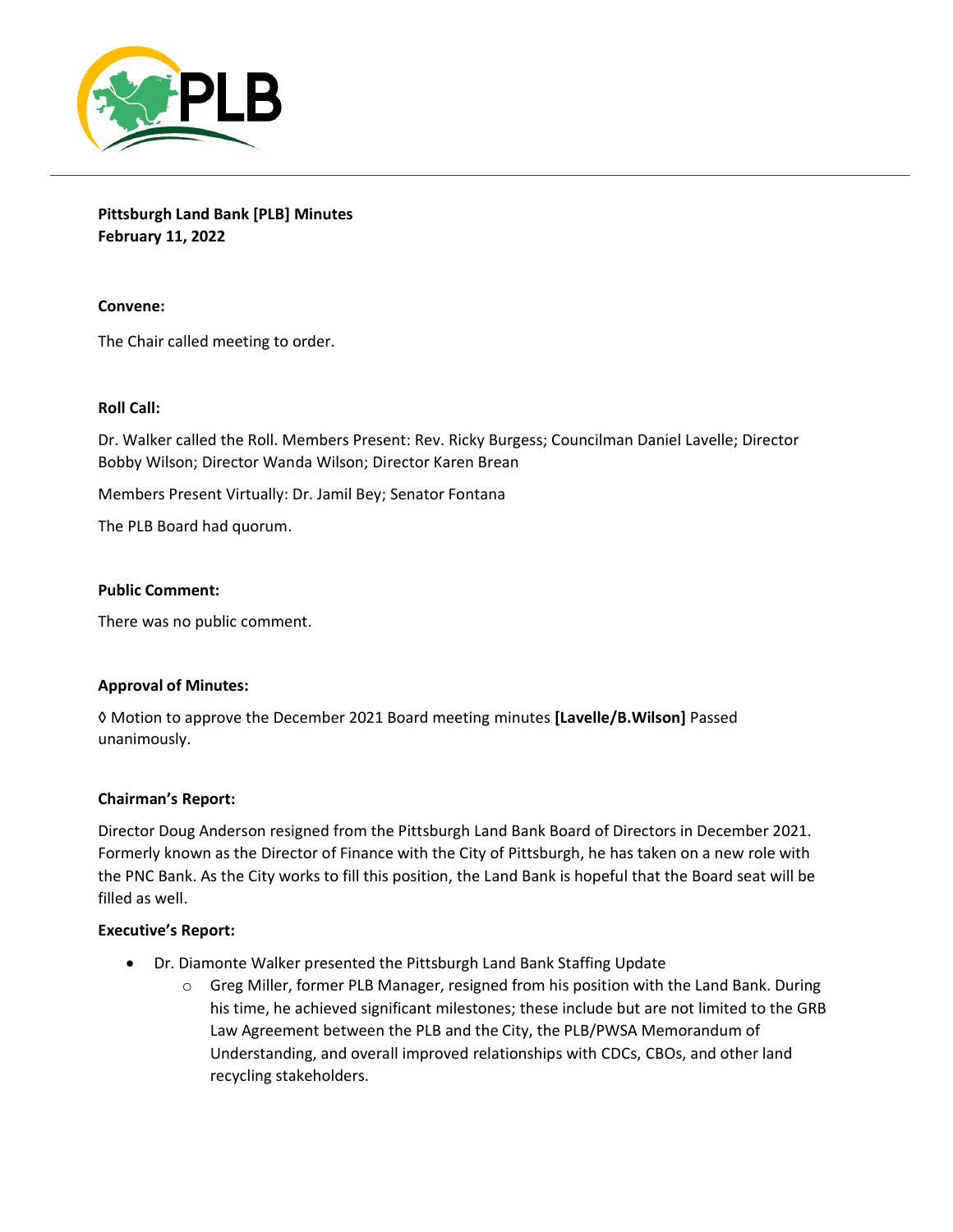- o URA/PLB Staff have a transition plan in place that will be overseen by Diamonte Walker, Greg Flisram, David Geiger, and Nathan Clark.
- $\circ$  In the interim, ML Meier, Ken Jones, Matt Sanders, and Emily Kauchak along with other supporting staff will be the main points of contact.
- $\circ$  Dr. Walker anticipates a larger discussion with the PLB Board at the board retreat. This retreat will elaborate on the Land Bank's successes and shortcomings in 2021, the updated staffing and work plan for 2022, as well as the ARPA funding allocations. This will include a short survey that will gauge Board Members' expectations, priorities, and other goals for the year ahead.
- Associate Counsel Matt Sanders presented updates on the GRB Law Contract
	- o The PLB Board approved a contract between the PLB, GRB Law, and the City of Pittsburgh to provide clear and free title to several properties in the Pittsburgh Property Reserve.
	- $\circ$  GRB is ready to file for the first twelve properties and receive additional properties to begin the title search process.
	- $\circ$  Councilman Wilson wanted to know more about the City's process for determining which properties are prioritized over others. Emily Kauchak answered that the City, being the client through the agreement, has final say over which of the properties GRB Law prioritizes. However, the Land Bank is free to weigh in and collaborate on this decisionmaking.
- Associate Counsel Matt Sanders presented the Quiet Title Timeline graphic
	- $\circ$  This graphic allows the Board to view a simplified version of the quiet title process that a property undergoes to receive clear and free title. Sanders clarified the difference between Personal and Alternative Service and how this changes the timeline. He also described the difference between filing an Answer to preserve a lien versus not filing an Answer to forgo a lien. This process is not necessarily linear and remains contingent on each property's unique circumstances.
	- $\circ$  In the best-case scenario, this process will take only a few months. But most likely, these properties will take significantly longer. This can stretch from only a few months to between four and six months; certain problem properties will have an even longer timeline.
	- $\circ$  Councilman Wilson clarified some points of the timeline and asked about the difference between the Treasurer's Sale and the Sheriff's Sale. Sanders responded that the Sheriff's Sale already quiets the title to properties.
- Associate Counsel Matt Sanders presented updates for the Tri-Party Cooperation Agreement
	- $\circ$  The Tri-Party Cooperation Agreement articulates a process for transferring properties between the PLB, URA, and the City.
		- $\circ$  PLB approved a MOU in December 2021 regarding terms for property transfers from the URA to the PLB. The PLB is currently working with the City on terms for property transfers from the City to the PLB. The City has requested that we hold off on executing the Amendment to the Tri-Party until a new Director of Finance is appointed.
- PLB Coordinator Emily Kauchak presented the Land Bank's 'Qualified End User' Considerations Scorecard
	- o This Scorecard allows PLB/URA Staff to select an appropriate end user based on the following categories: general considerations, priority guidelines for commercial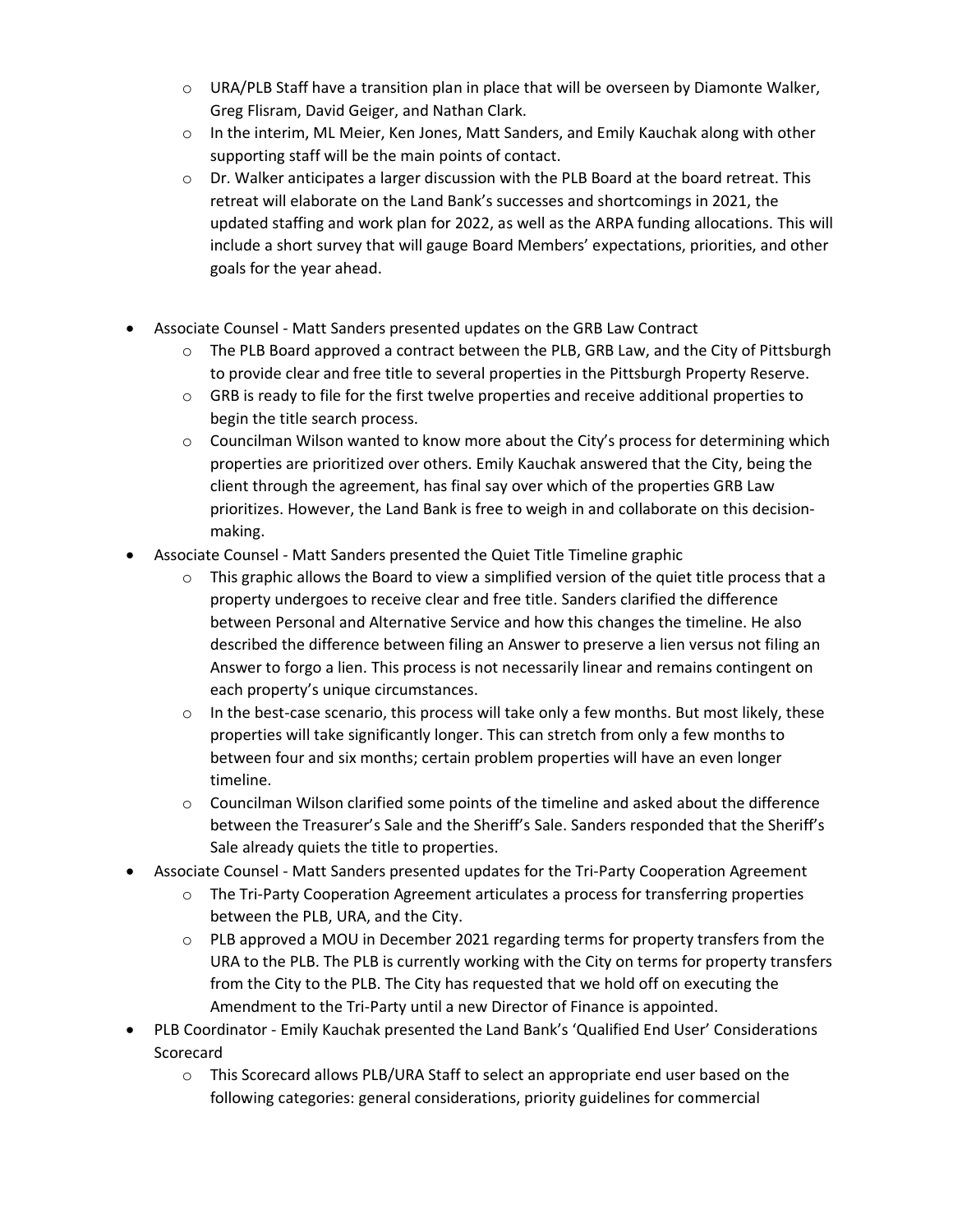properties, additional considerations for commercial properties, and discretionary information.

- o Within these broad categories are specific, weighted criteria to determine the best candidate for a property.
- o Rev. Burgess commended this process as being fair and equitable for all applicants that apply for Land Bank properties. Councilman Wilson inquired about the work done to get to this point and the engagement that the Land Bank has had with communities to inform the scoring.
- o Dr. Walker emphasized that the PLB/URA Staff took January to work internally on community engagement. Additionally, there will be a 2022 Work Plan and Board Retreat to begin making the necessary policy changes and ramp up daily operations.
- o Director Wilson requested similar resources on residential properties in addition to commercial/mixed-use properties.
- PLB Coordinator Emily Kauchak presented the Land Bank's Disposition Process Graphic
	- $\circ$  This graphic allows the public to visualize the PLB's disposition process as it relates to the Policies and Procedures. This, along with the corresponding timeline, allows for a transparent and public process that adheres to community and neighborhood needs.
	- $\circ$  Sen. Fontana expressed concern with the timeline and how it relates to mortgage and interest rates that cannot be held for more than sixty days. He reiterated that this could discourage young residents from purchasing properties. Matt Sanders clarified that the six-month closing period could occur much sooner if applicant(s) were ready to move on properties.
	- $\circ$  Councilman Wilson asked how this process overlaps with the 'Qualified End User' Considerations Scorecard. Emily Kauchak answered that the scorecard allows applications to be numerically ranked and compared with one another in a more efficient manner.

# **Finance Report:**

• URA's Director of Finance - Joe Karlovits reviewed the December 2021 and January 2022 Reports

◊ Motion to receive the Financial Report and approve the URA to PLB Invoice **[Brean/B.Wilson]** Passed unanimously.

## **Legislative Updates:**

## Senator Fontana discussed the following:

- Municipal Claims Tax Lien Law (MCTTL)
	- $\circ$  This bill has been largely stalled; however, Sen. Fontana hopes to move this through the Fiscal Code as another avenue to pursue.

## **New Business**

• There was no new business